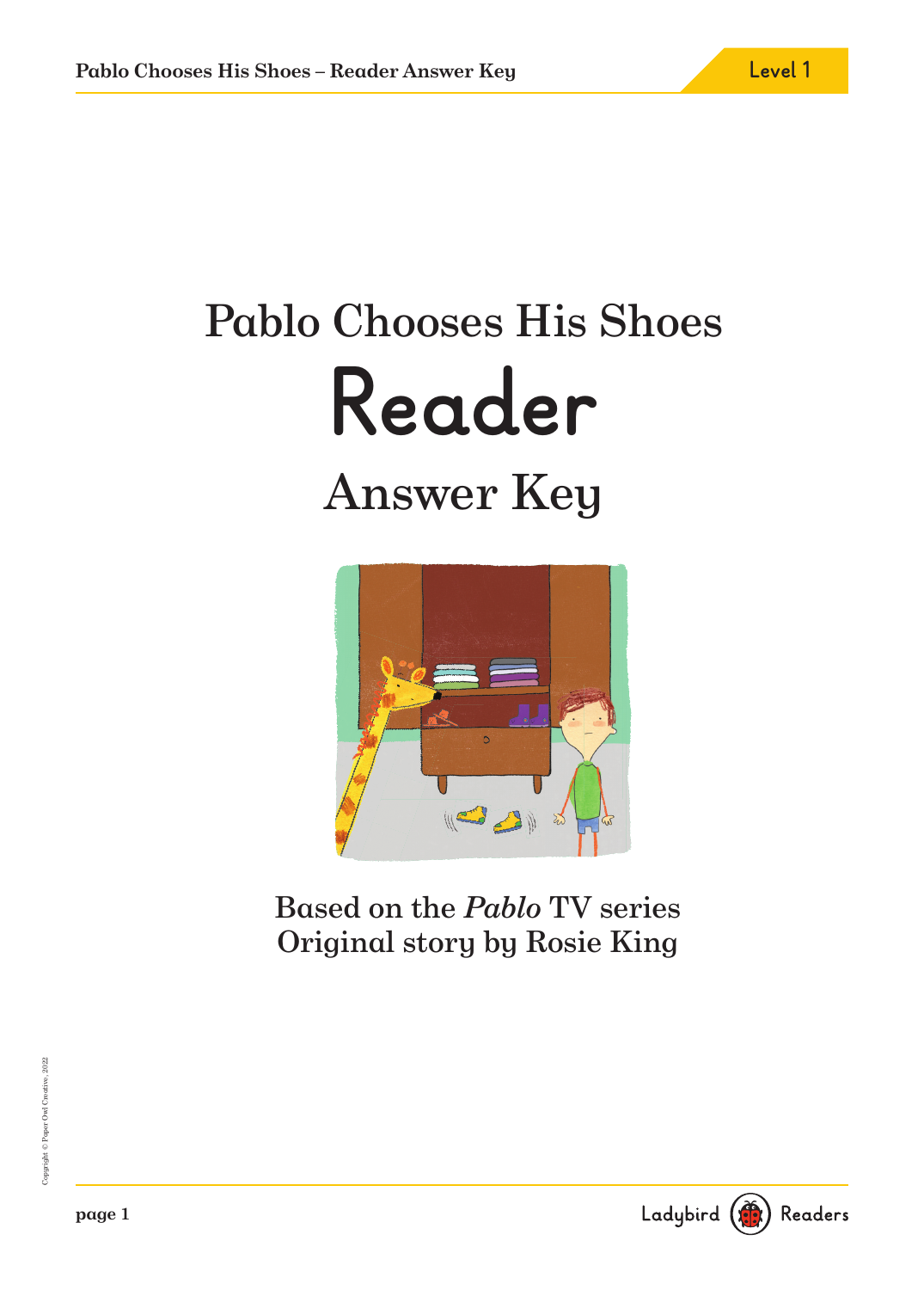



## **Page 30** – Activity 2

- **1** a
- **2** c
- **3** d
- **4** b

## Page 31 - Activity 3

Reader's own answers

## **Model answers**

- **1** This is Tang.
- **2** Yes, he is.
- **3** He is orange.

# **Page 32** – Activity 4

| 1 $bag$     |  | $2$ banana  |  |
|-------------|--|-------------|--|
| 3 bird      |  | 4 book      |  |
| 5 boots     |  | $6$ boy     |  |
| 7 girl      |  | 8 hat       |  |
| 9 jacket    |  | 10 sandals  |  |
| 11 bed      |  | 12 T-shirt  |  |
| 13 trainers |  | 14 trousers |  |

## **Page 33** – Activity 5

- **1** To Granny's **house**.
- **2 Yes**.
- **3** His blue **shoes**.

## **Page 34** – Activity 6

- **1** b
- **2** d
- **3** c
- **4** a

## **Page 35** – Activity 7

- **1** Draff
- **2** Pablo
- **3** the trainers
- **4** Draff

## **Page 36** – Activity 8

#### **Audio script**

- **1** He wears the yellow trainers on his hands.
- **2** Yes, he does wear shoes on his feet.
- **3** He wears the orange sandals on his head.
- **4** They say, "Choose us!"
- **5** Pablo runs from the shoes.
- **1** on his hands
- **2** on his feet
- **3** (orange) sandals
- **4** Choose us!
- **5** He runs from the shoes.